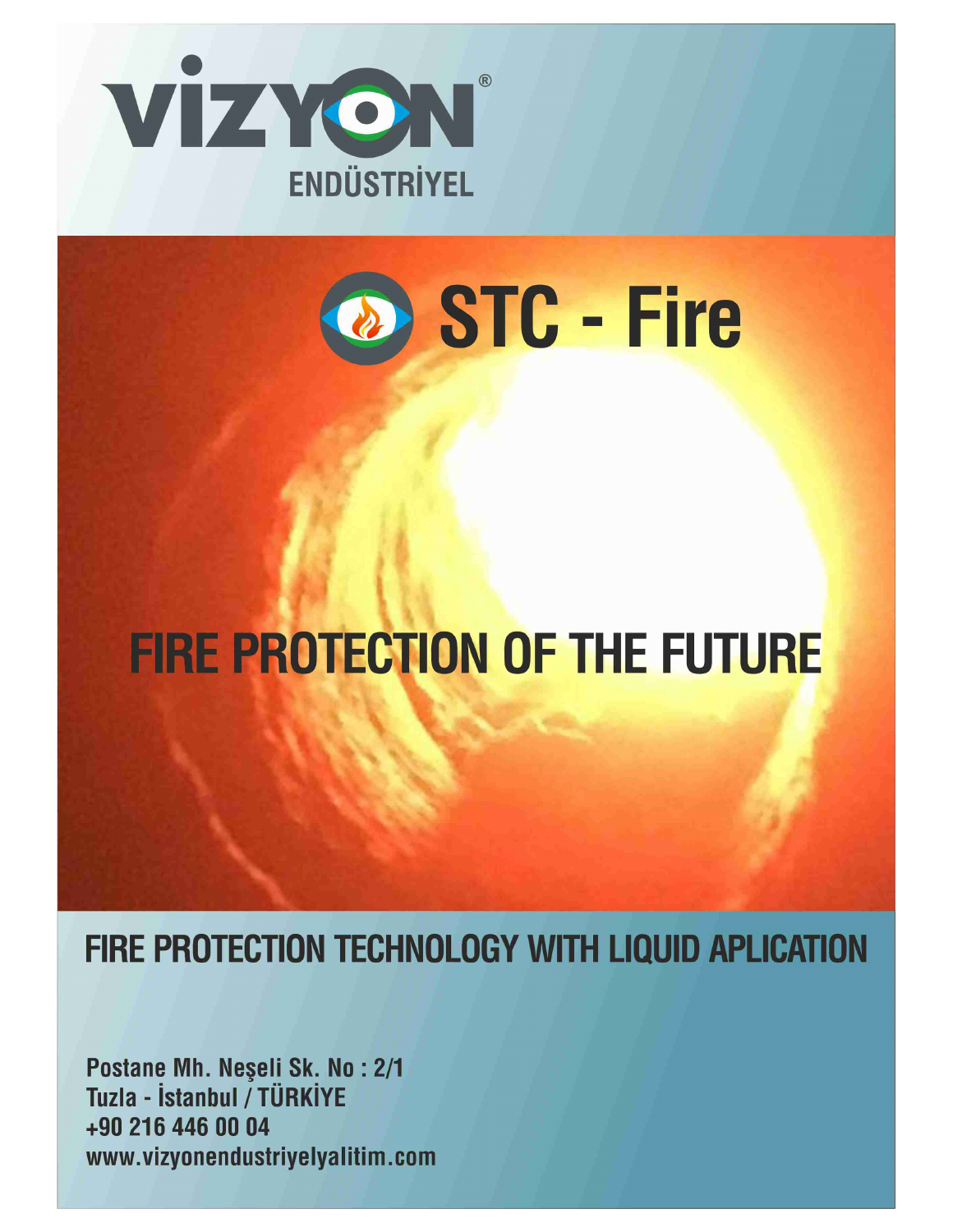



## **TECHNICAL DATA SHEET STC-FIRE**

Form No: 02011800111 Revision Date and No.: 05/01/2020v1.1



#### **Product description:**

STC-FIRE is specially formulated for applications which require fire resistance and creates a noncombustible product to very high temperatures. It is non-flammable with odor-free feature. It can resist temperatures up to 1000°C.

#### **Application:**

Apply solvent to both surfaces via brush or roller brush or different techniques depending on material . Dry the product at max of 60 C.

#### **Cure:**

Functional time for STC-FIRE is 30 to 60 minutes after drying. Full non-combustibility strength is reached within 24 hours.

#### **Materials that can be used with:**

Foam, Wood, Textiles, Mat, Felt, Harness, Cable protection, Paper.

#### **Packaging**

5Kg. ; 30Kg.

© 2020 VIZYON Inovatif Yalitimenerji ve Muh. LTDSTI. All rights reserved. Copies may be only made for those using Vizyon products.

Page 1 of 3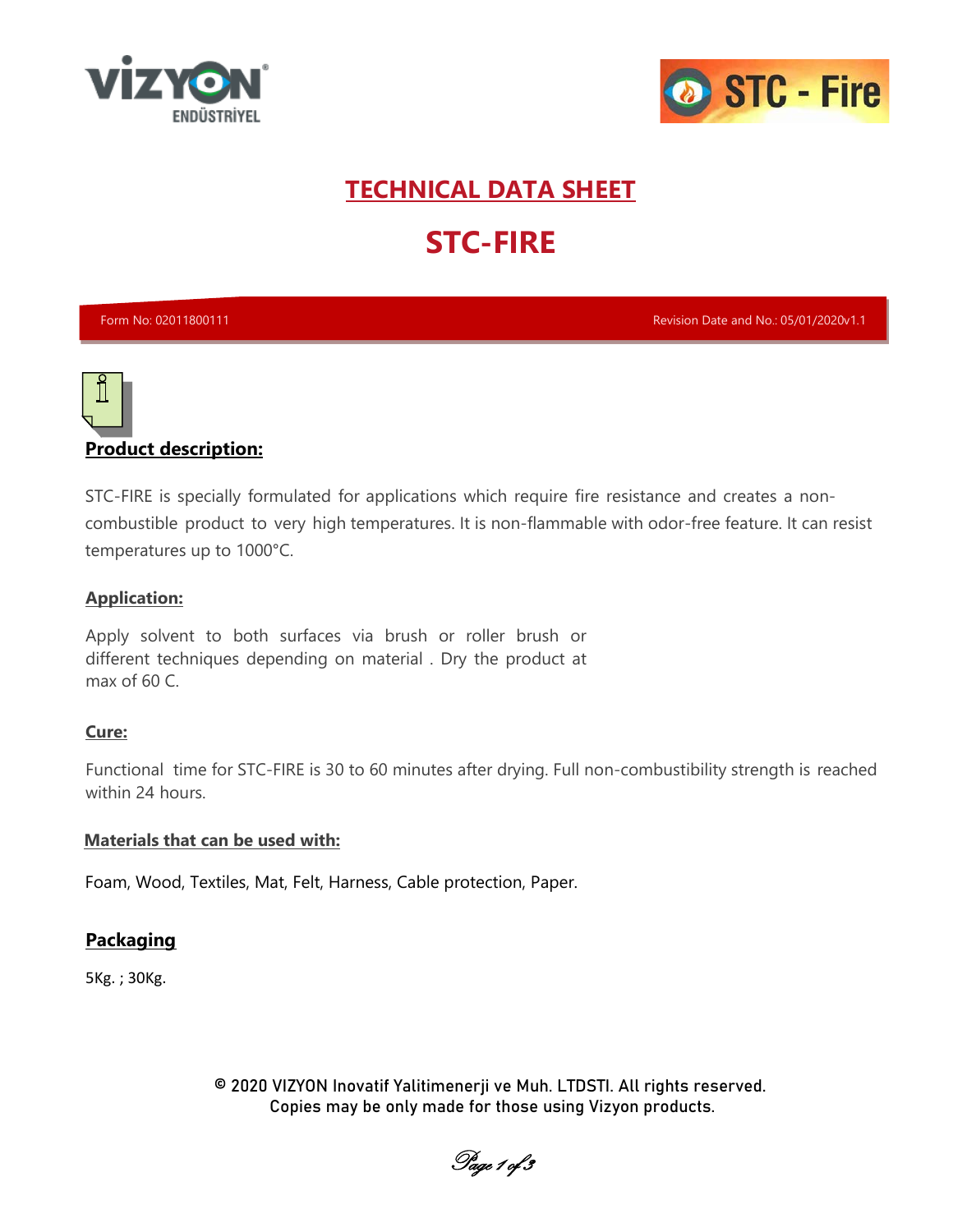



#### TECHNICAL DATA SHEET

### **STC-FIRE**

Form No: 02011800111 Revision Date and No.: 05/01/2020v1.1

#### **Physical properties uncured solvent:**

| Specific gravity:       | 1040 kg/m3 ( at 22 C degrees) |
|-------------------------|-------------------------------|
| Appearance:             | Liquid                        |
| Color:                  | Clear                         |
| Viscosity:              | High                          |
| Corrosivity:            | Non-Corrosive.                |
| Temperature resistance: | $+1100^{\circ}$ C             |

#### **Storage and shelf life**

Keep product in its original container at 22°C and avoid any contact with direct sunlight.

Storage below - 20°C and above +40°C can negatively affect product properties. Material removed from its original container can be contaminated during usage which affects both non-combustibility performance and storage life. Therefore, do not return contaminated product to the original container.

Vizyon cannot take any responsibility for product which has been contaminated or stored under conditions different than previously indicated.

#### **Typical curing performance of solvent.**

Note that drying performance can differ due to temperature, humidity and material applied. The values given below are approximate:

- 20°C. 2 Hours
- 50°C. 1 Hours
- 70°C. 30 Minutes

© 2020 VIZYON Inovatif Yalitimenerji ve Muh. LTDSTI. All rights reserved. Copies may be only made for those using Vizyon products.

Page 2 of 3